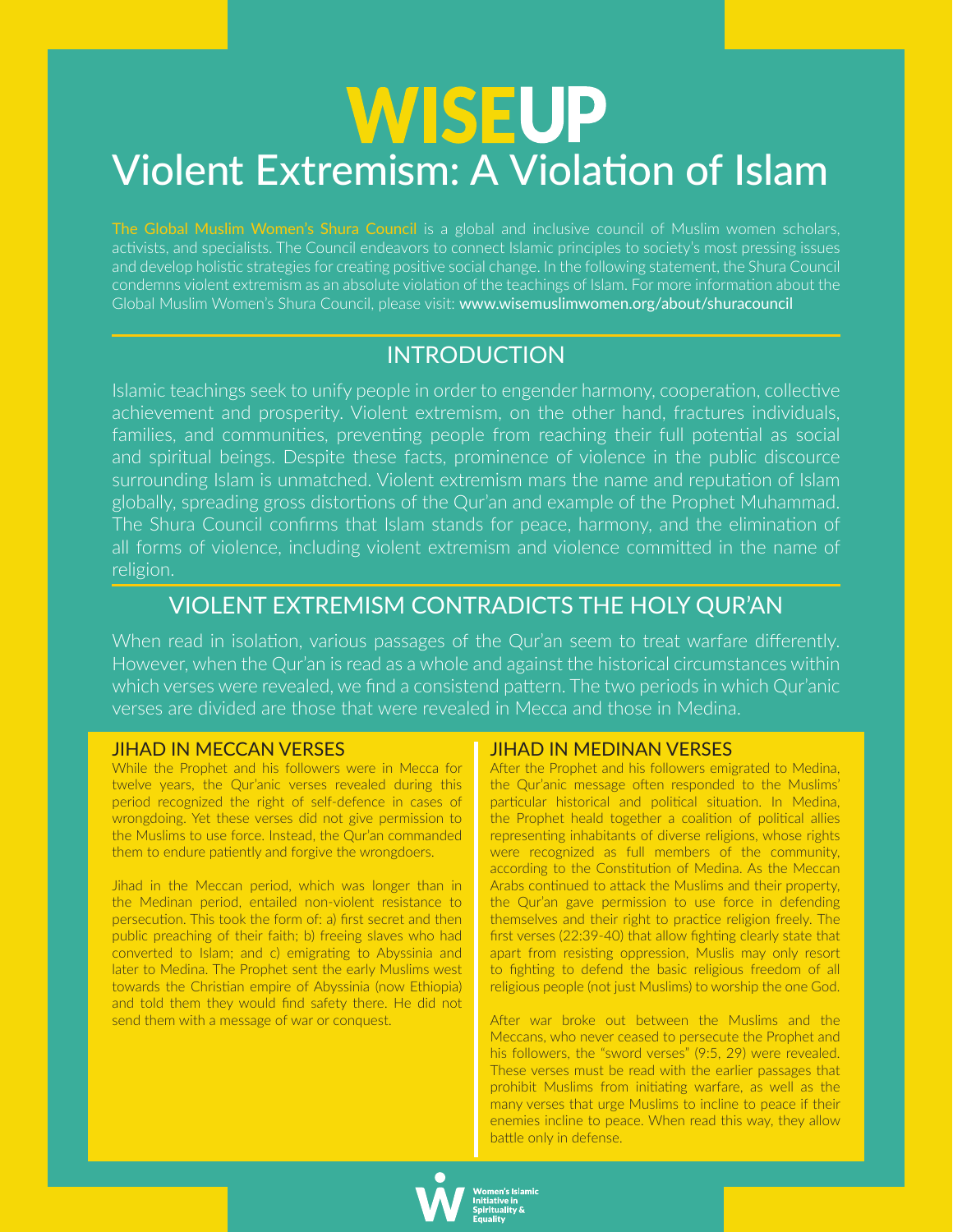### VIOLENT EXTREMISM CONTRADICTS THE PROPHET'S EXAMPLE (SUNNAH)

The Prophet Muhammad, the ultmate model of Qur'anic behavior, never waged a war except in self-defense, and he never initated warfare against unbelievers during his lifetme.

The Prophet demanded gentleness. He is recorded to have said, *"God is gentle and loves gentleness. what he does not give for violence"* (Sahih Muslim). The Prophet also declared, *"He who is deprived of forbearance and gentleness in, in fact, deprived of all good."* (Sahih Muslim).

# VIOLENT EXTREMISM CONTRADICTS ISLAMIC LAW (MAQASID AL-SHARI'AH)

According to scholarly consensus, the six "principle objectves" *(maqasid)* of the Shari'ah demand the protection and promotion of religion (din), life (nafs), mind ('aql), family (nasl), dignity ('ird), and wealth (mal) in society. Because violent extremism entails the unjust taking away of human life and destruction of property, it absolutely violates at least two of the principle objectves of the Shari'ah: Life and Wealth.

Inflicting injurty on a person, taking away life, and destorying property violate these objectives of the Shari'ah and cannot be justfed in any way as fulflling Islamic values. In many of its forms, violent extremism also violates other principles, including the mind and dignity of those who experience violence as well as those who engage in it. Violent extremism also tears apart families and the very fabric of society.

## CONCLUSION AND RECOMMENDATION

As a holistic reading of the Qur'an shows, Islam restricted cultural norms regarding violent extremism. To isolate passages, which ultmately sought to eliminate violence, and use them to legitmize more violence than our current norms accept, is to greatly violate the spirit of the Qur'an. Furthermore, the principle objectives of the Shari'ah, which provide the Shari'ah's foundation, ensure the protection of life, religion, mind, wealth, family, and human dignity. All interpretation of Islamic law must conform to these magasid, and violent extremism clearly violates these protections.

Finally, the Qur'an extols patence *(sabr);* in fact, jihad as patent forebearance is equal in value to jihad as force. This does not, however, mean passive indiference; rather, it is an actve, patient, and non-violent resistance to injustices. Every chapter in the Qur'an opens with ,*"in the Name of God, the All-Compassionate, the All-Merciful,"* as compassion and mercy are amongst the Beautful Names of God. When God declares in the Qur'an, "My Mercy extends to everything" (7:156), mercy is truly rendered a principal law of all creation. Therefore, violent extremism cannot be justfed in the name of Islam.

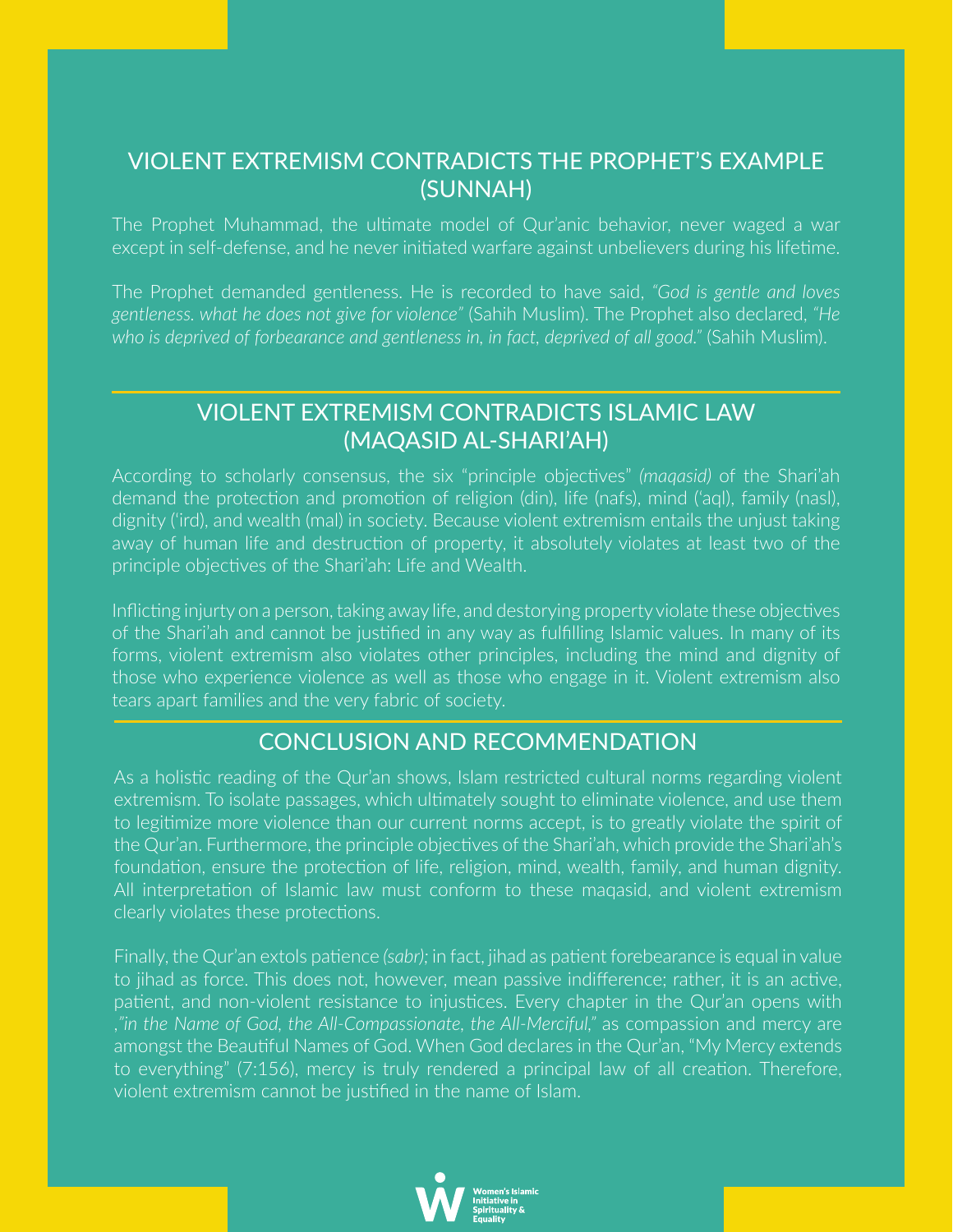# ABOUT VIOLENT **EXTREMISM**

Jihad Against Violence Muslim Women's Struggle for Peace

# **Global Muslim Women's Shura Council**

*Afra Jalabi, Asma Afsaruddin, Hedieh Mirahmadi, Irfana Hashmi, Nevin Reda, Laleh Bakhtar, Jamila Afghani, Sumbul Ali-Karamali, Aisha Rafea, Ayesha Chaudhry, Gonca Aydin, Irfana Hashmi, Margot Badran, Necva Solak, Nevin Reda, Laila al-Zwaini and Ziba Mir-Hosseini.*



www.wisemuslimwomen.org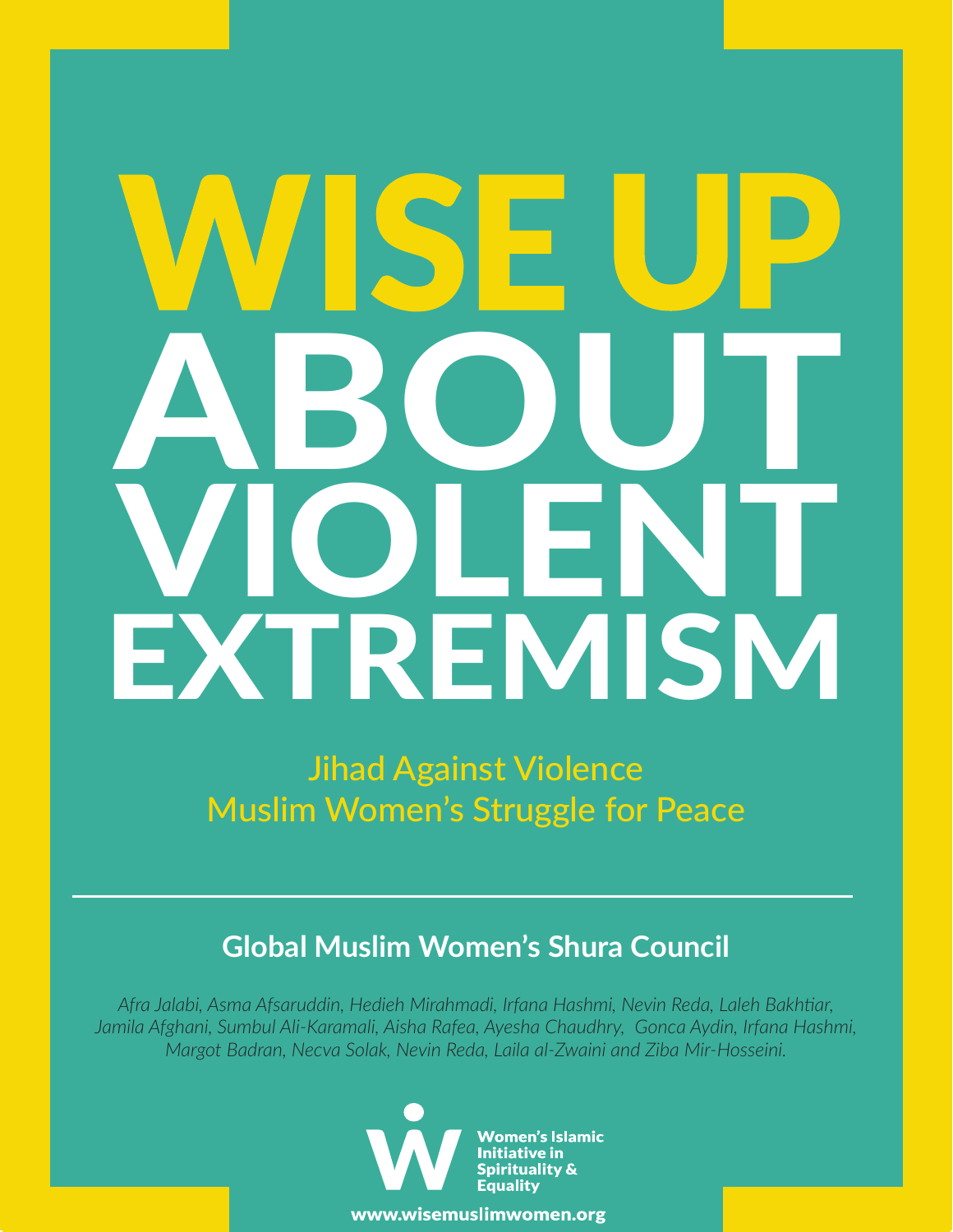# Violent Extremism: A Violaton of Islam

GLOBAL MUSLIM WOMEN'S SHURA COUNCIL

The Global Muslim Women's Shura Council is a global and inclusive council of Muslim women scholars, activists, and specialists. The Council endeavors to connect Islamic principles to society's most pressing issues and develop holistic strategies for creating positive social change. In the following statement, the Shura Council condemns violent extremism as an absolute violation of the teachings of Islam.

Islamic teachings seek to unify people in order to engender harmony, cooperation, collective achievement and prosperity. Violent extremism, on the other hand, fractures individuals, families, and communities, preventing people from reaching their full potential as social and spiritual beings.

Despite these facts, prominence of violence in the public discourse surrounding Islam is unmatched. Violent extremism mars the name and reputation of Islam globally, spreading gross distortions of the Qur'an and example of the Prophet Muhammad. In a globalizing world, it has become more and more important to set the record straight regarding Islam's injunction against violent extremism. The Shura Council confrms that Islam stands for peace, harmony, and the elimination of all forms of violence, including violent extremism and violence commited in the name of religion. The Shura Council is committed to resisting patriarchal and destructive interpretations of Islam and replacing the cycle of violence with non-violent solutions.

#### VIOLENT EXTREMISM AND REFUTATIONS

The religious justification used by Muslim extremists to commit societal violence is usually jihad. Derived from the root j-h-d, which implies the exertion of energy, "jihad" has layered, varying, and contested meanings, though all relate to a "struggle towards excellence in the way of God." Although sometimes translated as "holy war," jihad does not mean warfare. Rather, the Arabic word for warfare is harb; "armed combat" is qital. Warfare and armed combat are not holy in Islam; they are simply justified or unjustified.

Nevertheless, extremists have evoked the language of jihad – and its Qur'anic references – to justfy violence. Consequently, any challenge to violence commited in the name of Islam must examine these particular passages and clarify their meanings. In doing so, several factors must be taken into account:

- A. a holistic analysis of Qur'anic verses;
- B. the literary context of sword verses;
- C. the Prophet's example;

D. the historical context of the verses' interpretation;

E. jurists' limitations on military jihad;

F. the principle of fada'il al-sabr;

G. contemporary understandings of jihad; and

H. the maqasid al-Shari'ah

Utilizing these widely-accepted interpretive techniques, legal and literary traditions and discourses, and our contemporary contexts, we demonstrate that violent extremism cannot be carried out in the name of Islam and that the Qur'an sanctions only defensive warfare.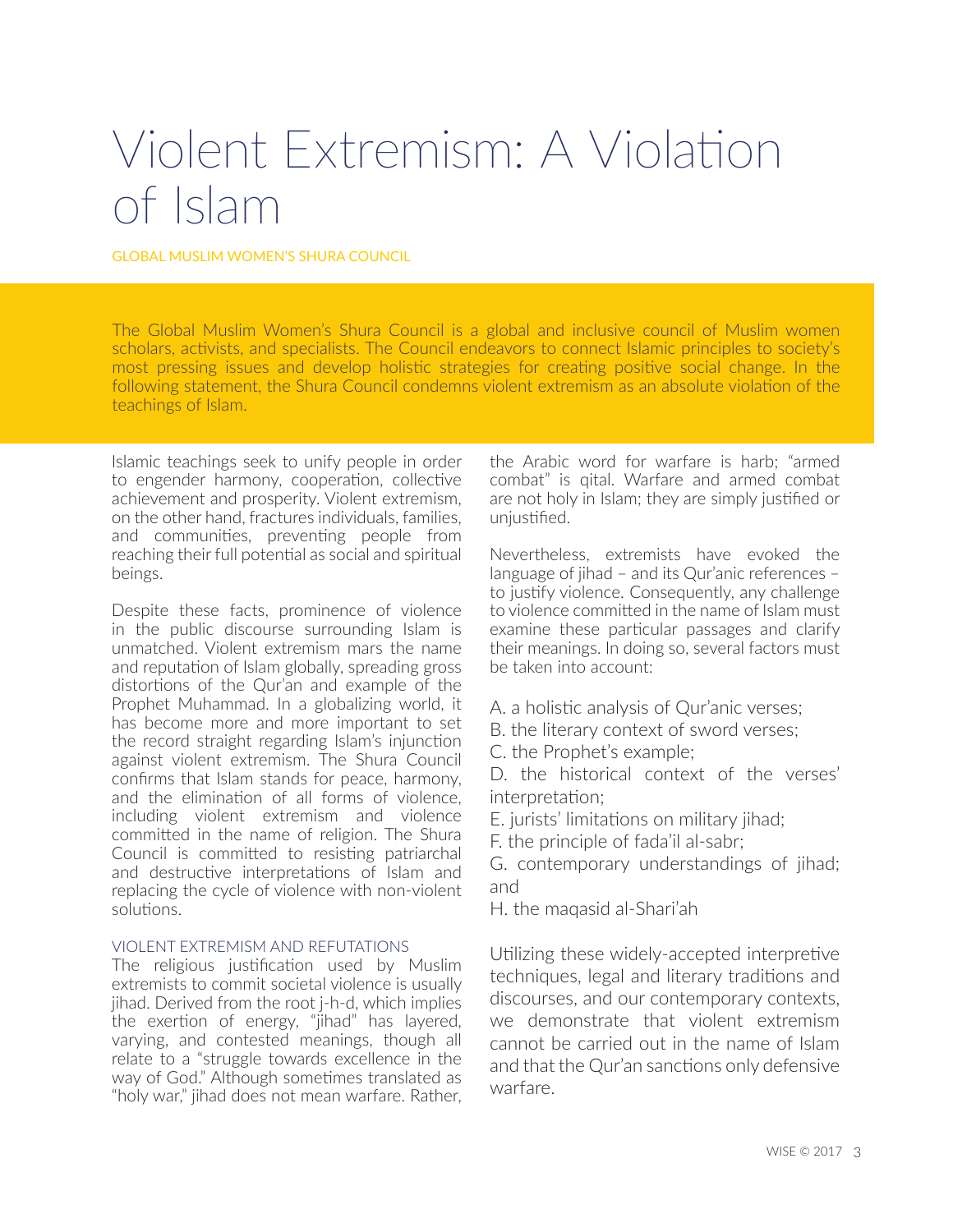#### A. A HOLISTIC ANALYSIS OF QUR'ANIC VERSES

When read singly, various passages of the Qur'an seem to treat warfare diferently. However, when the Qur'an is read as a whole and against the historical circumstances within which verses were revealed, we find a consistent pattern.

#### MECCAN JIHAD

1. While the Prophet and his followers were in Mecca for twelve years, the Qur'anic verses revealed during this period recognized the right of self-defense in cases of wrongdoing. Yet these verses did not give permission to the Muslims to use force. Instead, the Qur'an commanded them to endure patiently and forgive the wrongdoers. For example, Surah 16, verse 125 says:

Invite (all) to the Way of thy Lord with wisdom and beautiful preaching; and argue with them in the best and most gracious ways; for the Lord knows best who have strayed from His Path and who receive guidance.

2. Jihad in the Meccan period, which was longer than in the Medinan period, entailed non-violent resistance to persecution. This took the form of: a) frst secret and then public preaching of their faith; b) freeing slaves who had converted to Islam; and c) emigrating to Abyssinia and later to Medina. It is interesting to note that the Prophet sent the early Muslims west towards the Christan empire of Abyssinia (now Ethiopia) and told them they would fnd safety there. He did not send them with a message of war or conquest.

#### PERMISSION TO USE FORCE IN SELF-DEFENSE

1. After the Prophet and his followers emigrated to Medina, the Qur'anic message often responded to the Muslims' particular historical and political situation. In Medina, the Prophet held together a coalition of political allies representing inhabitants of diverse religions, whose rights were recognized as full members of the community, according to the Constitution of Medina. As the Meccan Arabs contnued to attack the Muslims and their property, the Qur'an gave permission to use force in defending themselves and their right to practice religion freely.

2. The frst verses (22:39-40) which allow fighting ("qital," which is one aspect of jihad under specifc conditons), state:

*Permission is given to those who fight because they have been oppressed, and God is able to help them.* These are those who have been wrongfully expelled *from their homes merely for saying 'God is our Lord.'* If God had not restrained some people by means *of others, monasteries, churches, synagogues, and mosaues in which God's name is mentioned frequently would have been destroyed.* 

It is noteworthy that these verses clearly state that apart from resisting oppression, Muslims may only resort to fighting to defend the basic religious freedom of all righteous people (not just Muslims) to worship the one God.

#### MEDINAN JIHAD

1. After war broke out between the Muslims and the Meccans, who never ceased to persecute the Prophet and his followers, the "sword verses" (below) were revealed. These verses have been frequently taken in isolation and out of their literary and historical context, both by those trying to prove Islam to be a violent religion and by Muslims to justify violence. Yet these passages must be read in the holistic context of the entre Qur'an and in light of the historical context they were addressing.

Surah 9, verse 5:

And when the sacred months are over, slay the polytheists wherever you find them, and take them *captive, and besiege them, and lie in wait for them at every conceivable place.* 

#### Surah 9, verse 29:

Fight those who-even if they are People of the *Book– do not believe in God or the Last Dav and* do not consider forbidden that which God and His messenger have forbidden, and do not follow *the religion of the truth, until they pay the poll tax willingly, as subjects.* 

2. These verses must be read with the earlier passages that prohibit Muslims from initiating warfare, as well as the many verses that urge Muslims to incline to peace if their enemies incline to peace. When read this way, they allow battle only in defense. Qur'anic verses should always be taken together – to ignore one verse and rely upon another is to ignore part of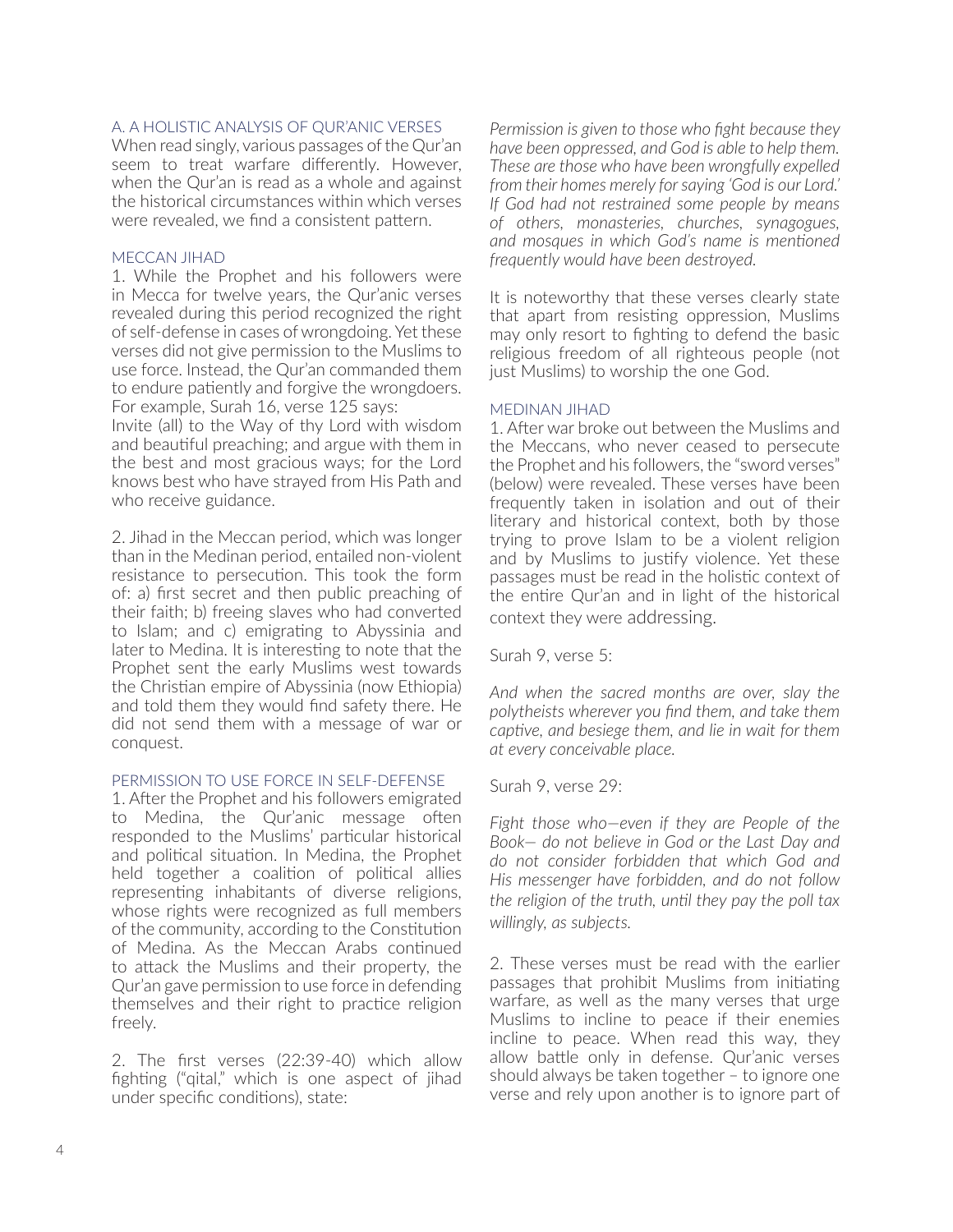God's word. So although fighting in the defense to practice religion was permitted, 2:190 specifically prohibits Muslims from initiating hostilities.

#### B. THE LITERARY CONTEXT OF THE SWORD VERSES

1. When 9:5 and 9:29 are read within the literary context of the entire passage (9:1-29), verses 1-4 clearly show that this passage is addressing a particular group, the polytheistic Meccan Arabs at the time of the Prophet. A segment of this group repeatedly broke their treaty with the young Muslim community. In fact, the historical sources indicate that they had atacked and killed allies of the Prophet. Thus, the sword verses instruct Muslims on how to deal with this unprecedented situation involving those who have broken their treaty obligations. According to the Qur'an, the cancellation of the treaty is to be announced at the tribes' annual gathering during the pilgrimage, treaty- breakers are given four months clemency, and war should be resumed when these months have passed. Verse 9:4 makes it very clear that these actions do not apply to those who have not broken the treaty, as the Muslims are instructed to honor their engagements with them.

2. The eminent early jurists understood the sword verses in this manner, stressing both the Meccan Arabs' aggression against the Muslims and their violation of treaties. The command to wage war against these particular people resulted from these two factors, in addition to the threat they posed. While 9:5 and 9:29 refer to this special case of treaty-breakers, the general Qur'anic rules of warfare are established in 2:190-195.

3. To summarize, when the divine command permitting jihad was revealed, it was only after:

- The persistent refusal of the Meccan leadership to allow the peaceful propagation of Islam in Mecca;
- Continuous persecution of the Muslims remaining in Mecca;
- Meccan military campaigns against the Muslims at Medina with the sole objective of eliminating Islam;
- Key security pledges being rejected unilaterally by a number of tribes allied to the Prophet, forcing him into a vulnerable positon.

#### C. THE PROPHET'S EXAMPLE

1. The Prophet Muhammad, the ultmate model of Qur'anic behavior, never waged a war except in self-defense, and he never initated warfare against unbelievers during his lifetime.

2. The Prophet demanded gentleness. He is recorded to have said, "God is gentle and loves gentleness. He rewards for gentleness what he does not give for violence" (Sahih Muslim). He also declared, "He who is deprived of forbearance and gentleness is, in fact, deprived of all good" (Sahih Muslim).

#### D. THE HISTORICAL CONTEXT OF THE VERSES' INTERPRETATION

1. After the Prophet's death, the young Muslim community found itself with a new religion to defend, persecution to resist, radical social reforms to implement, and novel laws to develop. Predominant international law at the time was to conquer or be conquered. This was simply how states and empires operated. Muslims generally did not convert the conquered peoples to Islam, but let them pay a tax in return for keeping their religion and obtaining exemption from military duty.

In order to justify the expansion of the territory of Islam, the early Muslims interpreted jihad to allow for the spread of Islamic rule. To accomplish this, many of the early jurists (though not all) claimed that the sword verses superseded or abrogated those verses prohibiting violence or allowing it in self-defense. "Abrogation" (naskh) became a standard technique for interpreting the Qur'an at that time.

2. Even this notion of expansionist jihad was a limitation on the violence of the time, since it outlawed all forms of warfare except jihad. Nevertheless, although the Muslim community may not have survived in the 7th century Near East without an effective strategy of expansion, this doctrine no longer applies to the current geopolitical world.

#### E. JURISTS' LIMITATIONS ON MILITARY JIHAD

1. In situations when military jihad was allowed by the jurists, they developed an entire body of law that outlined specific rules and limitations. For example, they required that a call to war could only come from a publicly recognized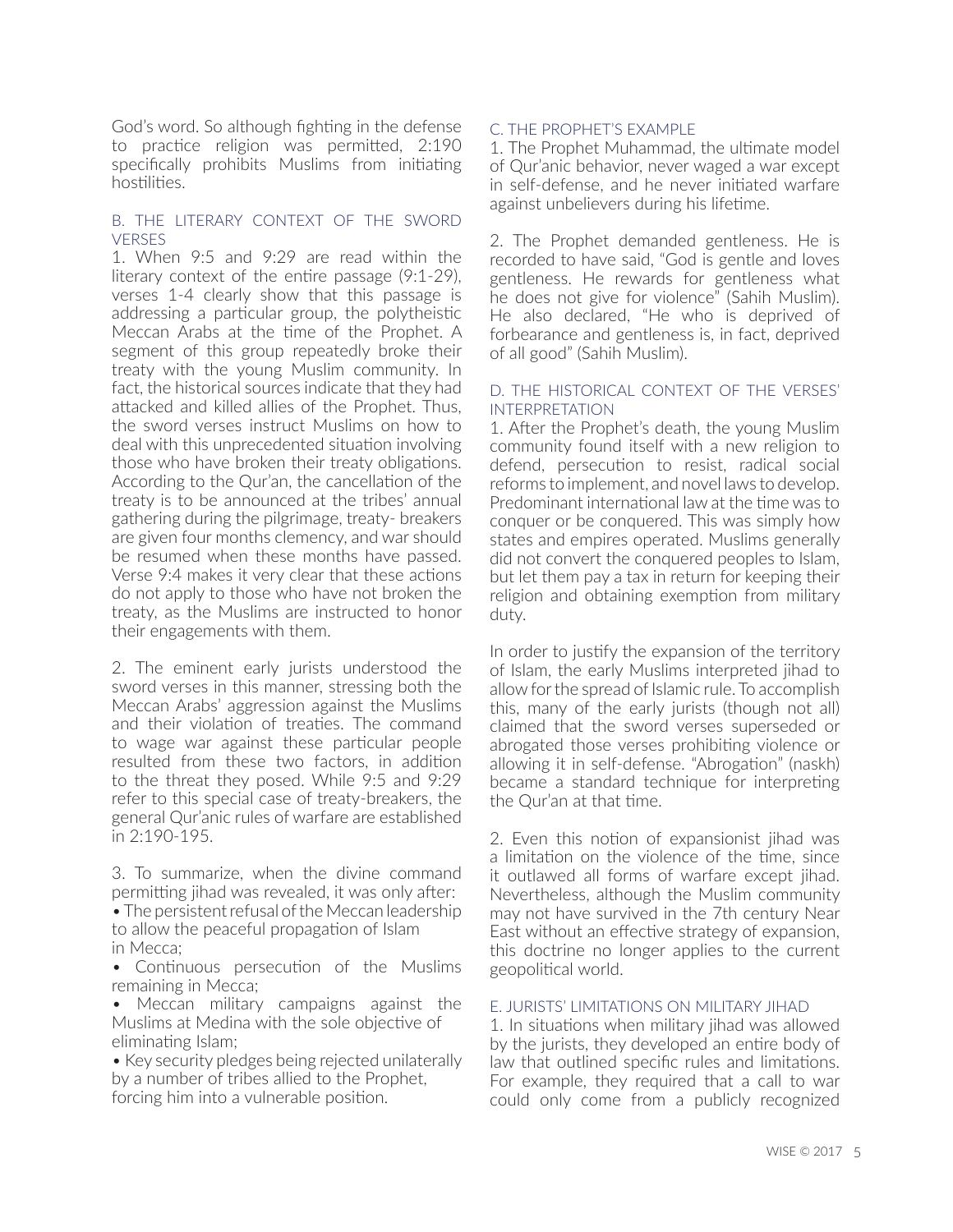caliph or imam. An individual may not legitmately issue a call to war. This requirement is especially relevant today, as there is no such recognized leader of the worldwide Muslim community (ummah).

2. Moreover, jurists developed very clear prohibitons on warfare. Those waging jihad were not allowed to do the following (below), among other things. These prohibited actions are, nevertheless, among the hallmarks of many of those who engage in violent extremism in the name of Islam today:

• attack noncombatants and civilians of any kind;

- arbitrarily destroy property;
- commit suicide;
- engage in the secret and clandestine use of force (as opposed to a declared and formal war); • engage in cheating and treachery;
- commit rape;
- terrorize populations;
- wage war against other Muslims.

#### F. THE PRINCIPLE OF FADA'IL AL-SABR

1. The greater jihad is an atempt to control one's self in ways that serve God. The Prophet is reported to have said during the Farewell Pilgrimage: "... The fighter in the way of God is he who makes jihad against himself (jahada nafsah) for *the sake of obeying God.*" Taming their tendency to transgress, these mujahidin exert energy to overcome the selfish promptings of their egos. For this reason, the Qur'an equates them with "the patient ones" (saberin): "We shall put you on *trail so that We know those among you who strive* in the cause of God (mujahidin) and are the patient (saberin)<sup>"</sup> (47:31). These mujahidin are promised guidance: "Those who do jihad for Our sake, We *will certainly guide them to our Paths" (29:69).* 

2. While some Muslim scholars developed the military doctrine of jihad, others were developing alternative views on jihad. In particular, they developed the doctrine of the "jihad of active forbearance," based on the holistic understanding of jihad in the Qur'an. This is refected in the literature which praises the "excellences of armed struggle" *(fada'il al-jihad)* and the competing literature which describes the "excellences of patience" (fada'il al-sabr).

The doctrine of patient forbearance *(sabr)* as

part of jihad was brought into the mainstream by the 12th century jurist, Abu Hamid al-Ghazali. Al-Ghazali asserted that patience and grattude were the two halves of faith, and he noted that over 70 Qur'anic verses refer to patient forbearance. He specifically contended that patent forbearance is part of jihad.

3. This is the non-violent resistance to persecution that the Qur'an urged the Prophet and his followers to adopt in the Meccan period. It has always been a part of Islam's divine message, and throughout the centuries, a number of prominent jurists elaborated this doctrine.

#### G. CONTEMPORARY UNDERSTANDINGS OF JIHAD

1. In the 18th and 19th centuries, when many Muslim lands were under colonial rule, Muslim scholars began to revisit the doctrine of jihad and Qur'anic interpretaton in general. The principle of abrogation was rejected by many of these scholars, including Muhammad 'Abduh, the famous rector of al-Azhar University in Cairo. They insisted that abrogation was merely a temporal technique to understand the Qur'an.

2. Numerous contemporary jurists argue that any verse must be understood in relation to the Qur'an's larger message. In other words, all Qur'anic verses on a subject must be studied in relation to one another. These scholars interpret the sword verses only within the context of other verses on warfare and conclude that this permission was given to the Prophet in a specifc situation. The larger message of the Qur'an restricts violence and permits only defensive warfare.

3. Thus, jihad was reafrmed as the use of force only in self-defense. Sayyid Ahmad Khan, for example, insisted (controversially) that even colonization by a foreign power was an insufficient condition for jihad unless there was active suppression of the practice of Islam. Abduh agreed that jihad was defensive war only, though he asserted that invading a country and colonizing its people justified self-defense. During India's fght for independence, Badshah Khan, a pacifst and devout Muslim, led his ferce Pushtun army in an unarmed, peaceful protest march against the British. Acting from his